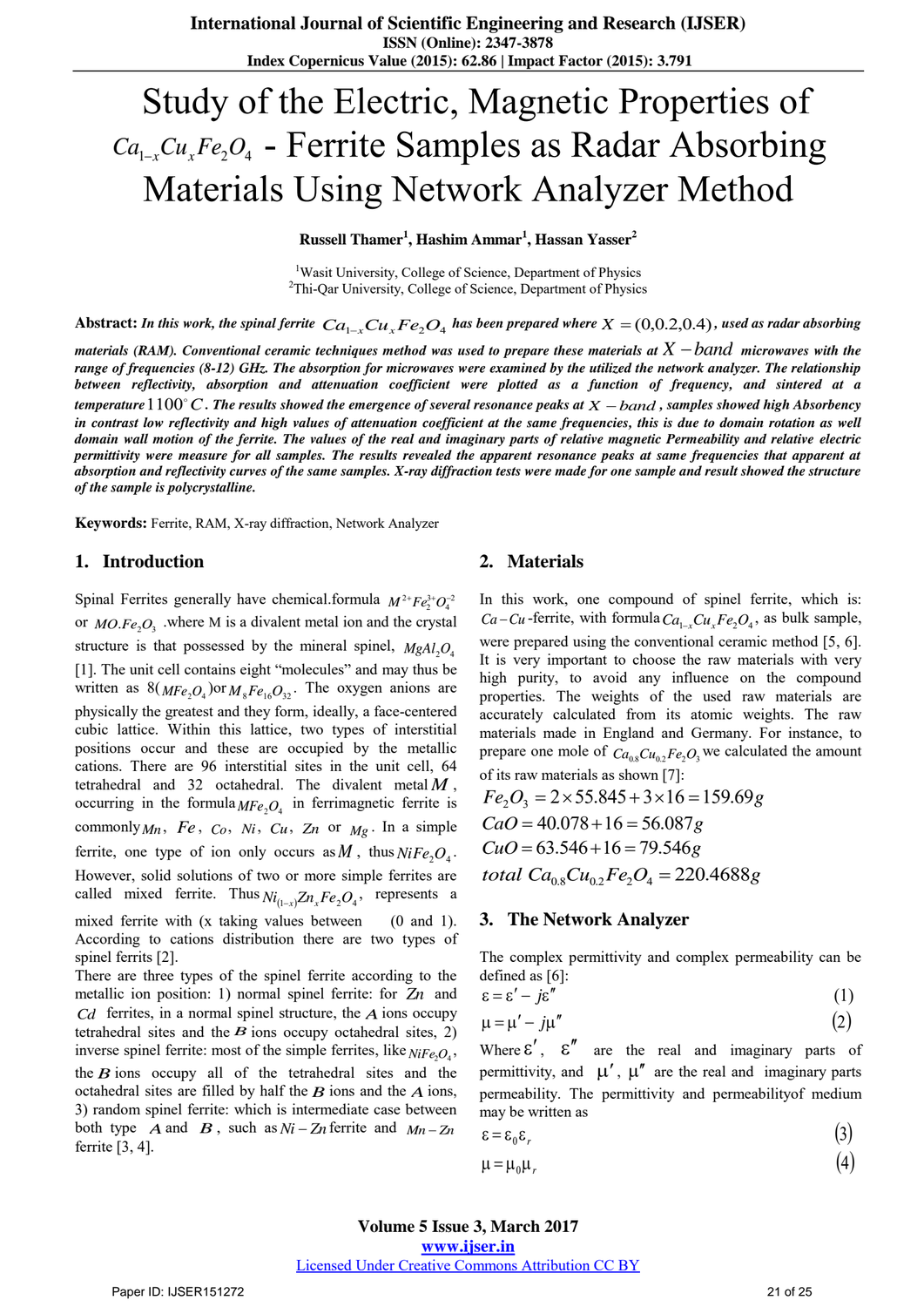Where  $\mathcal{E}_r$  and  $\mu_r$  are the relative permittivity and the relative permeability, respectively, the values of  $\varepsilon_r$  and  $\mu_r$ changes with temperature and frequencies. Here,  $\varepsilon_0$  and  $\mu_0$  are the permittivity and permeability in free space [5].

Network analyzers are widely used to measure the four elements in a scattering matrix:  $S_{11}$ ,  $S_{12}$ ,  $S_{21}$ , and  $S_{22}$ . A network analyzer mainly consists of a source, signal separation devices, and detectors. Basically, a network analyzer can measure the four waves independently: two forward traveling waves  $a_1$  and  $a_2$ ; and two reverse traveling waves  $b_1$  and  $b_2$  [8, 9]. The responses of a network to external circuits can also be described by the input and output microwave waves. The input waves at port 1 and port 2 are denoted as  $a_1$  and  $a_2$ , respectively, and the output waves from port 1 and port 2 are denoted as  $b_1$ and  $b_2$ , respectively. These parameters  $(a_1, a_2, b_1, a_2)$  $b_2$ ) may be voltage or current, and in most cases, we do not distinguish whether they are voltage or current. The relationships between the input wave  $(a)$  and output wave  $(b)$  are often described by scattering parameters  $(S)$  [10]. Scattering parameters or scattering coefficients, in short it is abbreviated as *S* -parameters. These *S* -parameters are complex numbers and generally related to familiar measurements such as gain, loss, reflection/transmission coefficient, and impedance/ admittance. The number of *S* parameters for a given device is equal to the square of the number of ports. For example, a two-port device has four *S* parameters. The numbering convention for *S* -parameters is that the first number following the  $S$  is the port at which energy emerges, and the second number is the port at which energy enters [9]. The *S* -parameters are defined by the following equations [8, 10]

$$
b_1 = S_{11}a_1 + S_{12}a_2
$$
  
\n
$$
b_2 = S_{21}a_1 + S_{22}a_2
$$
 (5)

Here, the travelling wave variables  $a_1$ ,  $b_1$  at port 1 and  $a_2$ ,  $b_2$  at port 2 of the two-port network are defined in terms of total voltage and current  $(U_1, I_1$  and  $U_2, I_2)$  and reference impedance  $Z_0$  as follows [9]:

$$
a_1 = \frac{U_1 + I_1 Z_0}{2\sqrt{Z_0}}, \ a_2 = \frac{U_2 + I_2 Z_0}{2\sqrt{Z_0}}, \ b_1 = \frac{U_1 - I_1 Z_0}{2\sqrt{Z_0}}, \ b_2 = \frac{U_2 - I_2 Z_0}{2\sqrt{Z_0}}
$$
(6)

There are various approaches for obtaining the permittivity and permeability from *S* -parameters. Each of the conversion method has different advantages and limitations. The selection of the method depends on several factors such as the measured S-parameters, sample length, the desired dielectric properties, speed of conversion and accuracies in the converted results. In the work, we will focus on the Nicholson-Ross-Weir ( *NRW* ). Nicolson and Ross and Weir combined  $S_{11}$  and  $S_{21}$  derived explicit formulas for the calculation of permittivity and permeability. The algorithm is usually called *NRW* algorithm [8] that will be used to calculate the results. This method provides a direct calculation of both the permittivity and permeability from the S-parameters. It is the most commonly used method for performing such conversion. Measurement of reflection coefficient and transmission coefficient requires all four  $(S_{11}, S_{21}, S_{12}, S_{11})$  or a pair  $(S_{11}, S_{21})$  of S-parameters of the material under test to be measured. The procedure<br>proposed by *NRW* is deduced from the following equations<br>[11]:<br> $S_{11} = \frac{\Gamma(1 - T^2)}{(1 - T^2)^2}$ ,  $S_{21} = \frac{T(1 - T^2)}{(1 - T^2)^2}$  (7) [11]:

proposed by *NRW* is deduced from the following equations  
\n[11]:  
\n
$$
S_{11} = \frac{\Gamma(1 - T^2)}{(1 - \Gamma^2 T^2)}, \qquad S_{21} = \frac{T(1 - \Gamma^2)}{(1 - \Gamma^2 T^2)}
$$
\n(7)

Where the  $T$  is transmission coefficient in a two port network and  $\Gamma$  is reflection coefficient.

These parameters can be obtained directly from the network analyzer. In the *NRW* algorithm, the reflection and transmission are expressed by the scattering parameters  $S_{11}$ <br>and  $S_{21}$ . The reflection coefficient is given by [12]<br> $\Gamma = X \pm \sqrt{X^2 - 1}$  (8) and  $S_{21}$ . The reflection coefficient is given by [12]

$$
\Gamma = X \pm \sqrt{X^2 - 1} \tag{8}
$$

The root of the above equation can be found out from the modulus of  $\Gamma(\leq 1)$  in terms of S-parameter [8, 11]

The root of the above equation can be found out from the  
nodulus of 
$$
\Gamma
$$
 (< 1) in terms of S-parameter [8, 11]  

$$
X = \frac{S_{11}^2 - S_{21}^2 + 1}{2S_{11}}
$$
(9)

and also [8]

$$
2S_{11}
$$
  
and also [8]  

$$
T = \frac{S_{11} + S_{21} - \Gamma}{1 - (S_{11} + S_{21})\Gamma}
$$
 (10)

The permeability and permittivity are defined as [13, 14]

$$
1 - (\delta_{11} + \delta_{21})I
$$
\ne permeability and permittivity are defined as [13, 14]\n
$$
\mu_r = \frac{1 + \Gamma}{\Lambda (1 - \Gamma) \sqrt{\frac{1}{\lambda_0^2} - \frac{1}{\lambda_c^2}}}
$$
\n
$$
\varepsilon_r = \frac{\lambda_0^2}{\mu} \left( \frac{1}{\lambda^2} - \left( \frac{1}{2\pi l} \ln \left( \frac{1}{T} \right) \right)^2 \right)
$$
\n(12)

$$
\varepsilon_r = \frac{\kappa_0}{\mu_r} \left( \frac{1}{\lambda_c^2} - \left( \frac{1}{2\pi l} \ln \left( \frac{1}{T} \right) \right) \right)
$$
(12)

where  $\lambda$ ,<br>wavelengt Where  $\lambda_o$  is free space wavelength and  $\lambda_c$  is the cut off wavelength of the guide and  $\Lambda$  is equal to [11]

velength of the guide and 
$$
\Lambda
$$
 is equal to [11]

\n
$$
\frac{1}{\Lambda^2} = -\left(\frac{1}{2\pi l} \ln\left(\frac{1}{T}\right)\right)^2\tag{13}
$$

the coating layer is given by [15]

Here *l* is the thickness of the sample. Reflection loss from  
the coating layer is given by [15]  

$$
R(dB) = -20\log_{10} \left| \frac{Z_{in} - 1}{Z_{in} + 1} \right|
$$
(14)

where

**Volume 5 Issue 3, March 2017 www.ijser.in** Licensed Under Creative Commons Attribution CC BY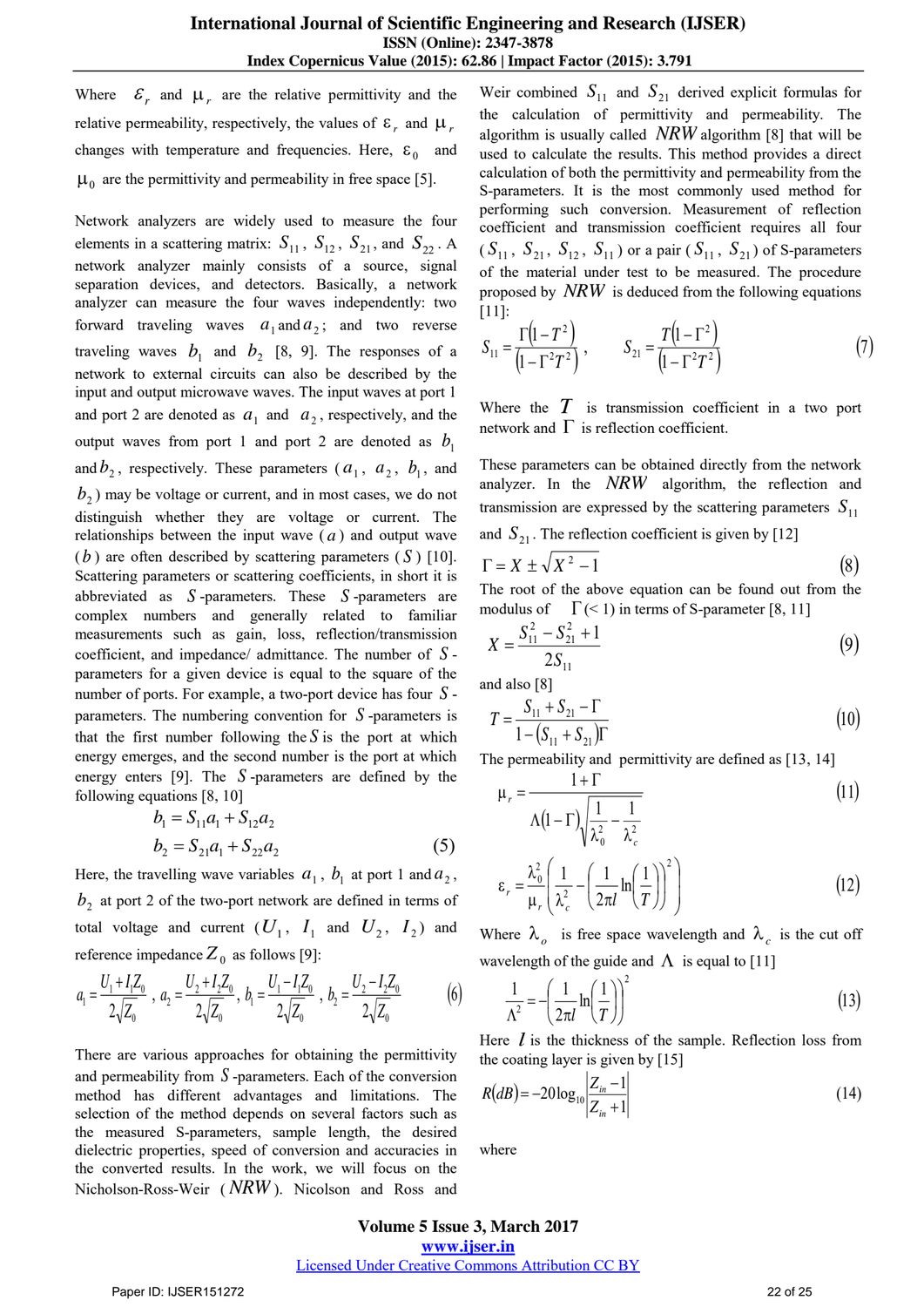$$
Z_{in} = \sqrt{\frac{\mu_r}{\varepsilon_r}} \tanh\left(-i \frac{2\pi f \ell}{c\sqrt{\varepsilon_r \mu_r}}\right)
$$

And *f* is microwave frequency. After calculating the reflection coefficient in Eq.(8), it can be used to obtain absorbance [7] as follows**:**

 $1 \t(15)$  $\Gamma^2 + A^2 = 1$ 

where  $A$  is the absorption coefficient

## **4. Results and Discussion**

All samples were tested at the range of  $X$ -band (8-12) Because of its importance in industrial applications. The parameters were calculated using Eqs. (8) to (15). In Fig.(1), the first column represents, the second column represents where and the third column represents the attenuation coefficient measured by (dB), where the blue colour represents the real part and the red colour represents the imaginary part. Fig. (2), the first column represents and, the second column represents, where the blue colour represents the real part and the red colour represents the imaginary part. Fig.(3), the first column represents where the blue colour represents and the red colour represents , and the second column represents refractive index where the blue colour represents the real part and red colour represents the imaginary part . From fig. (1) noticed that the values of vary with frequency, as a result to that change values of  $\Gamma^2$ ,  $A^2$ ,  $\mathcal{E}_r$ , and  $\mu_r$ , Because of the absorption of ferrite of waves dependent on frequency. From fig. (2) noticed increases in the values of the on the other hand decreases in the values of, this means that the better desired results when the values of are at the maximum value. Fig. (2), the emergence of several resonance peaks for the ferrites samples, these peaks are composed when there is matching between  $\mu_r$  and  $\epsilon_r$  of ferrite, and this is due to domain rotation and domain wall movement for ferrites. The ferrite materials have a high values relative permeability and permittivity in low frequencies, and in high frequencies for microwave these values decrease.

From fig.(3), see these samples have high values of the absorption and the corresponding low values of the reflectivity, when at 1100°C the highest values of the absorption are (0.99, 0.98, 0.98, 0.97, 0.96) at frequencies (8, 8.7, 9.5, 10.6, 12)GHz respectively and the corresponding respectively values of the attenuation coefficient (-25, -20, - 18,  $-22$ ,  $-15$ ) at the same frequencies. When  $X = 0.4$  at 1100°C it achieved a very high absorbency over 0.95where it appears in the form of an almost straight line it includes all

frequencies, In contrast, very few reflectivity and high attenuation coefficient at the same frequencies. When at 1100°C the highest values of the absorption are (0.98, 0.97, 0.99, 0.94, 0.97) at frequencies (8, 8.7, 9.7, 10.7, 11.5) GHz respectively and the corresponding respectively values of the attenuation coefficient (-22, -25, -18, -21, -24).

To examine the crystal structure of the prepared ferrite samples, phase analysis was done by X-ray diffraction (XRD) using devise (XRD -6000) made in Japan by Shimadzu, radiation was used, wavelength  $=1.54060$  and the Braggs angles are taken the range as for the prepared samples. By using Braggs law can be calculated the interplaner distance [13].

Figs. (4) show the XRD pattern of, and after that compare the results of XRD patterns with ASTM card, as described in the table (1). The results shown that demonstrate the completion of the phase of the spinel structure at 1100°C, obviously it is a polycrystalline.

# **5. Conclusions**

the emergence resonance peaks of relative permeability and relative permittivity for the real parts and imaginary parts in the same frequency which is emerged in the measured absorbance and reflectivity for all the prepared samples, this is results due to depend the measures of  $\Gamma^2$ ,  $A^2$ ,  $\varepsilon_r$ , and  $\mu_r$ on the reading  $S_{11}$  and  $S_{21}$ , The real parts of  $\mu_r$ ,  $\varepsilon_r$  for all prepared samples are greater than its imaginary parts, that means that the samples have a high absorbance, thus the value of absorbance Inversely proportional to the imaginary parts of the dielectric constant and direct proportion with resistivity. The real parts of, indicate the possibility to penetrate the microwave ferrite surface, while the imaginary parts refer to has the capacity to absorbance ferrite for these waves.

Factors causing the high values of absorption for ferrite are the relative magnetic permeability and permittivity for these material. The absorption due to the domain rotation and domain wall movement, with note of incomplete hysterics magnetic loop in microwave frequencies. X-ray diffraction tests were made for one sample and result showed the structure of the sample is polycrystalline, and the phase of the sample has been completed at temperature 1100°C.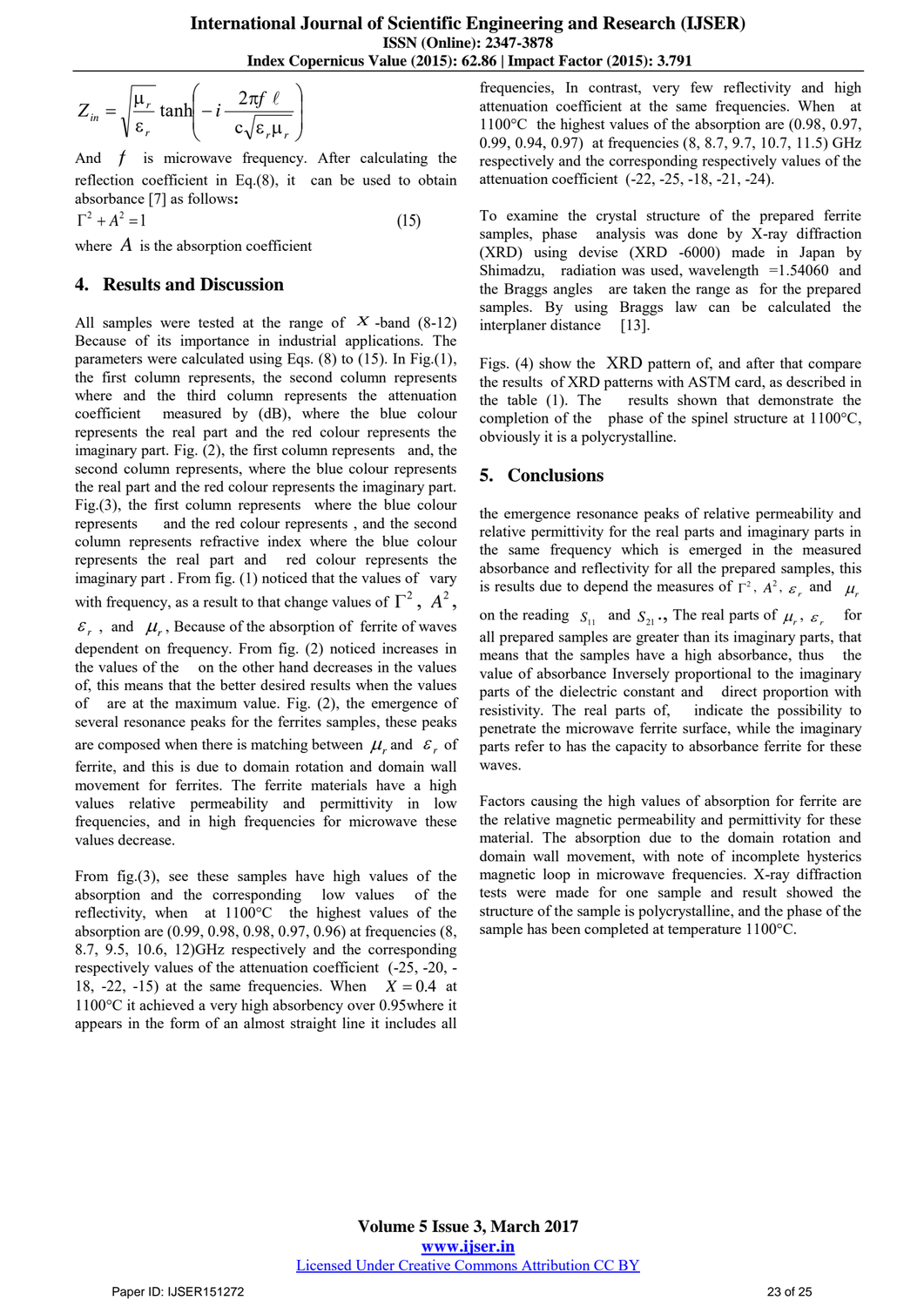**International Journal of Scientific Engineering and Research (IJSER) ISSN (Online): 2347-3878 Index Copernicus Value (2015): 62.86 | Impact Factor (2015): 3.791**



**Figure 1:**  $S_{11}$ ,  $S_{21}$  and Attenuation coefficient as a function of the frequency type of  $\mathit{Ca}_{1-x}\mathit{Cu}_{x}\mathit{Fe}_{2}\mathit{O}_{4}$  where  $x = 0.0.2$ , $0.4$  and the first row  $x = 0$ , second row



**Figure 2:**  $\mu_r$  and  $\epsilon_r$  as a function of the frequency type of  $Ca_{1-x}$ CuxFe<sub>2</sub>O<sub>4</sub> where X= 0, 0.2, 0.4 and the first row X= 0, second row  $X=0.2$  and third row  $X=0.4$ 



**Figure 3:** The first column represents the absorbance and reflectivity as a function of the frequency and the second column represents the refractive index as a function of the frequency where  $X=$  0, 0.2, 0.4 and the first row  $X=$  0, second row *X*= 0.2 and third row *X*= 0.4



**Figure 4:**  $XRD$  pattern of  $Ca_{0.8}Cu_{0.2}Fe_2O_4$  at T=1100 $C^0$ 

**Table 1:** The interplaner distances  $d$  and  $2\theta^0$  of  $\textit{XRD}$  Pattern of  $\textit{Ca}_{0.8}\textit{Cu}_{0.2}\textit{Fe}_{2}\textit{O}_{4}$  comparing with

| the ASTM card.    |                |                |     |
|-------------------|----------------|----------------|-----|
| $2\theta^{\circ}$ | $d(A^{\circ})$ | $d(A^{\circ})$ | hkl |
|                   | ASTM           | EXP            |     |
| 30.5              | 2.45           | 2.928          | 002 |
| 33.8              | 2.704          | 2.649          | 103 |
| 35.8              | 2.502          | 2.506          | 211 |
| 37                | 2.419          | 2.247          | 202 |
|                   | 192            | -931           |     |

### **References**

[1] J.Delau, "Influence of Chemical Composition and Microstructure on High-frequency Properties of Ni-Zn-Co Ferrite", Philips Res., Netherlands, No.6, October 1975.

**Volume 5 Issue 3, March 2017 www.ijser.in** Licensed Under Creative Commons Attribution CC BY